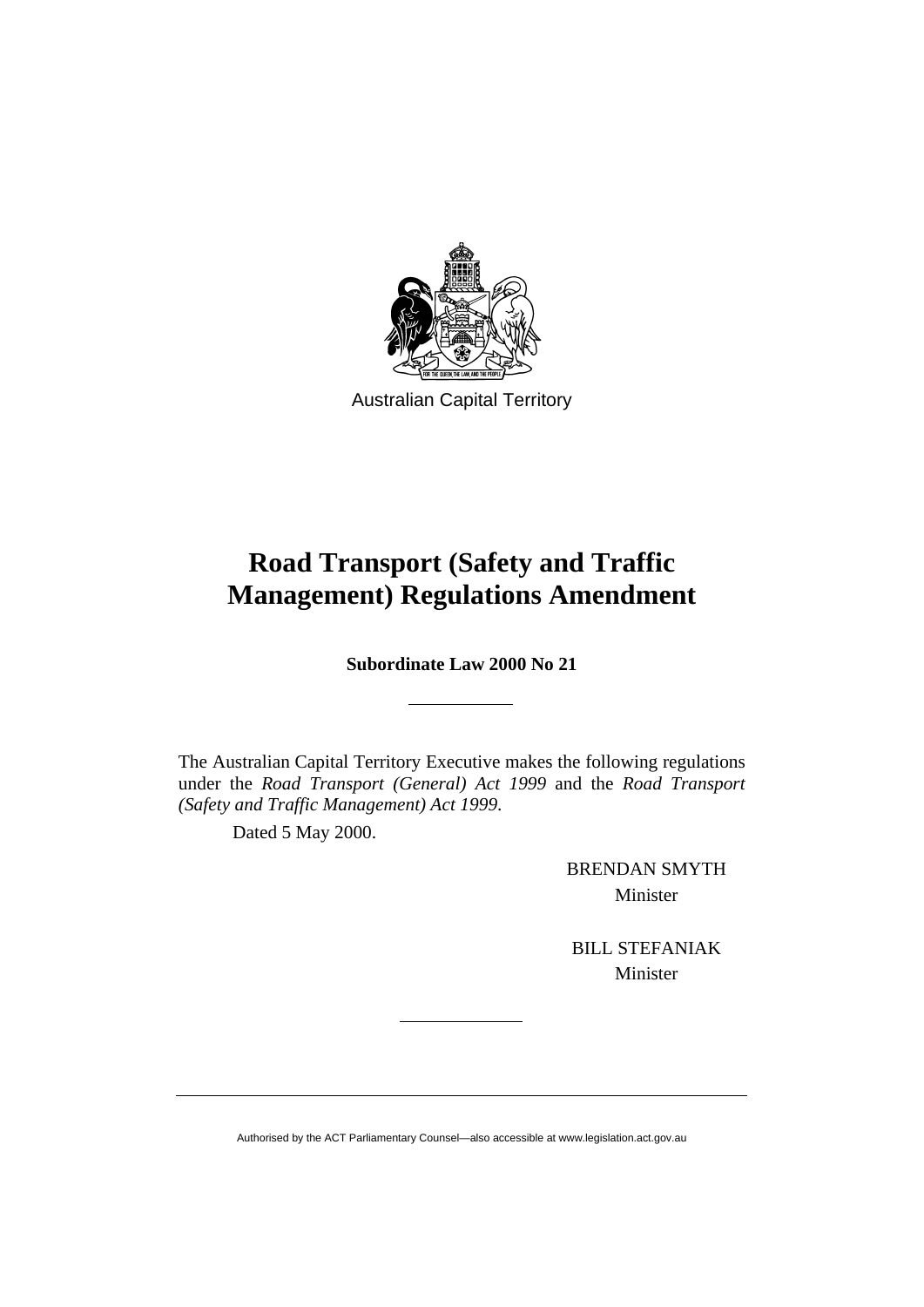

Australian Capital Territory

# **Road Transport (Safety and Traffic Management) Regulations Amendment**

**Subordinate Law 2000 No 21** 

made under the *Road Transport (General) Act 1999*  and the *Road Transport (Safety and Traffic Management) Act 1999*

## **CONTENTS**

Regulation

PART 1—PRELIMINARY

 1 Commencement PART 2—AMENDMENTS OF THE ROAD TRANSPORT (SAFETY AND TRAFFIC MANAGEMENT) REGULATIONS 2000

- 2 Regulations amended in pt 2
- 3 Insertion—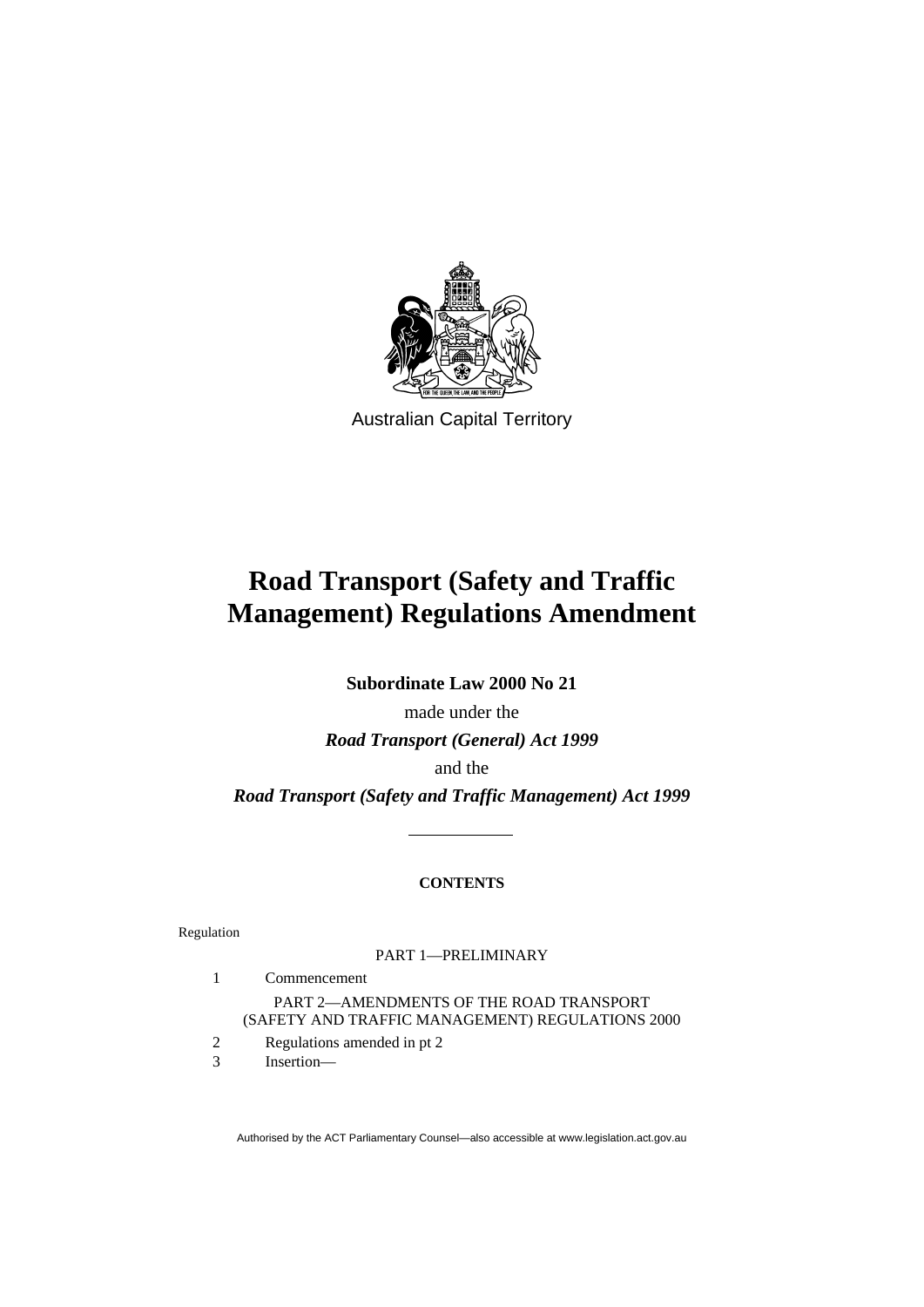## *Road Transport (Safety and Traffic Management) No 21, 2000*  **CONTENTS**—continued

#### Regulation

- 23A ARR r 248—bicycle rider may ride across marked foot crossing if authorised
- 4 Dictionary

#### PART 3—AMENDMENTS OF THE ROAD TRANSPORT (OFFENCES) REGULATIONS 2000

- 5 Regulations amended in pt 3
- 6 Schedule, pt 2
- 7 Schedule, pt 13

#### SCHEDULE

#### AMENDMENT OF PART 13 OF THE SCHEDULE TO THE ROAD TRANSPORT (OFFENCES) REGULATIONS 2000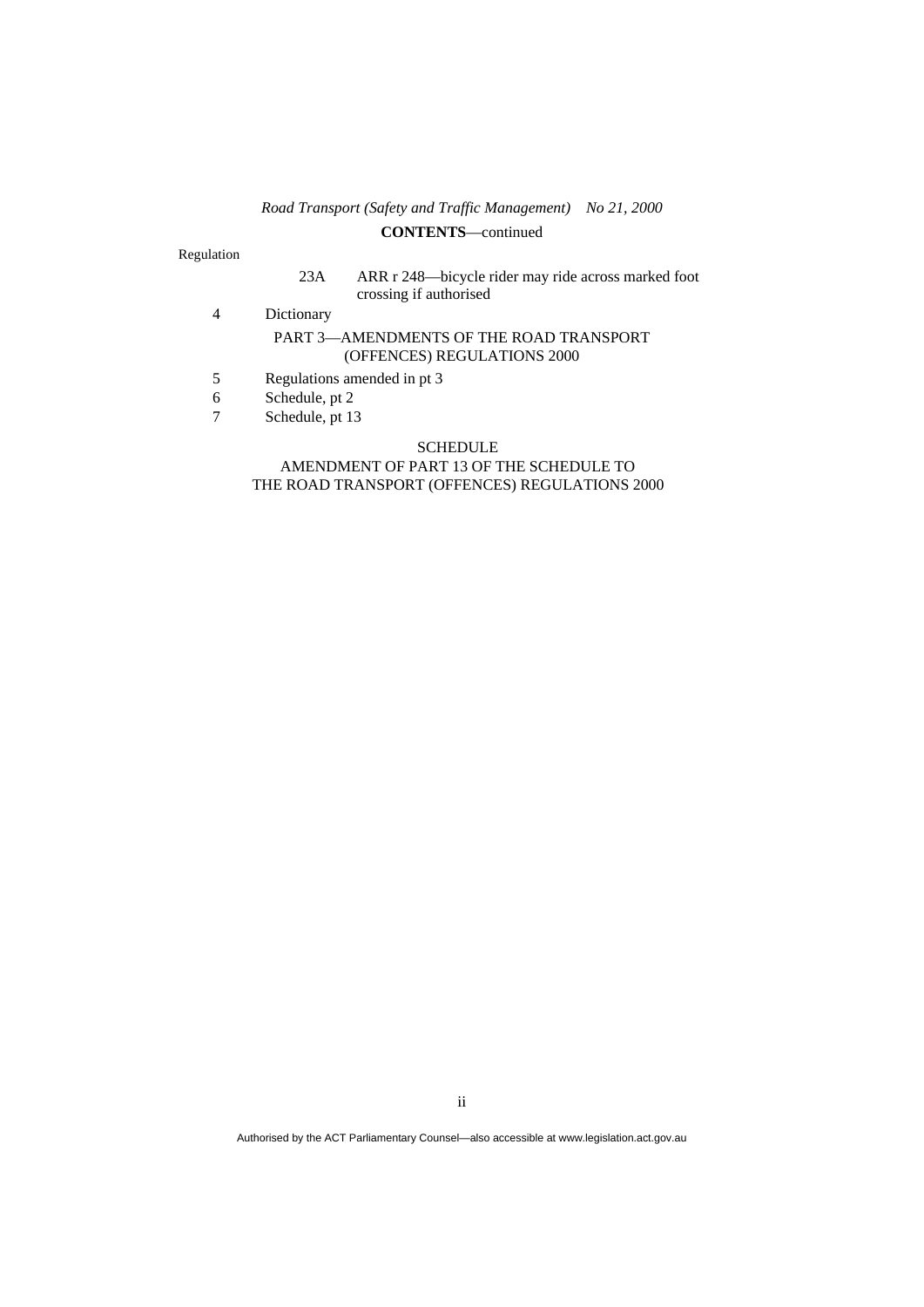# **PART 1—PRELIMINARY**

### **1 Commencement**

 These regulations commence on the day they are notified in the Gazette.

## **PART 2—AMENDMENTS OF THE ROAD TRANSPORT (SAFETY AND TRAFFIC MANAGEMENT) REGULATIONS 2000**

## **2 Regulations amended in pt 2**

This Part amends the *Road Transport (Safety and Traffic Management) Regulations 2000*.

## **3 Insertion**

After regulation 23 the following regulation is inserted:

## "23A **ARR r 248—bicycle rider may ride across marked foot crossing if authorised**

"(1) Despite rule 248 of the Australian Road Rules, the rider of a bicycle may ride across a marked foot crossing if authorised to do so by a traffic control device.

*Note 1* Rule 248 of the Australian Road Rules provides that the rider of a bicycle must not ride across a road, or a part of a road, on a children's crossing, marked foot crossing or pedestrian crossing.

*Note 2 Marked foot crossing* is defined in the dictionary to the Australian Road Rules.

*Note 3* A traffic control device (including pedestrian lights) generally only applies to a person if the device faces the person—see Part 20, Division 3, especially rule 340 of the Australian Road Rules.

"(2) The rider must give way to any pedestrian on the marked foot crossing.

*Note Give way* means the rider must slow down and, if necessary, stop to avoid a collision—see the definition in the dictionary to the Australian Road Rules.

Maximum penalty: 20 penalty units.".

## **4 Dictionary**

 The dictionary is amended by inserting the following definitions: "*give way*—see the Australian Road Rules, dictionary.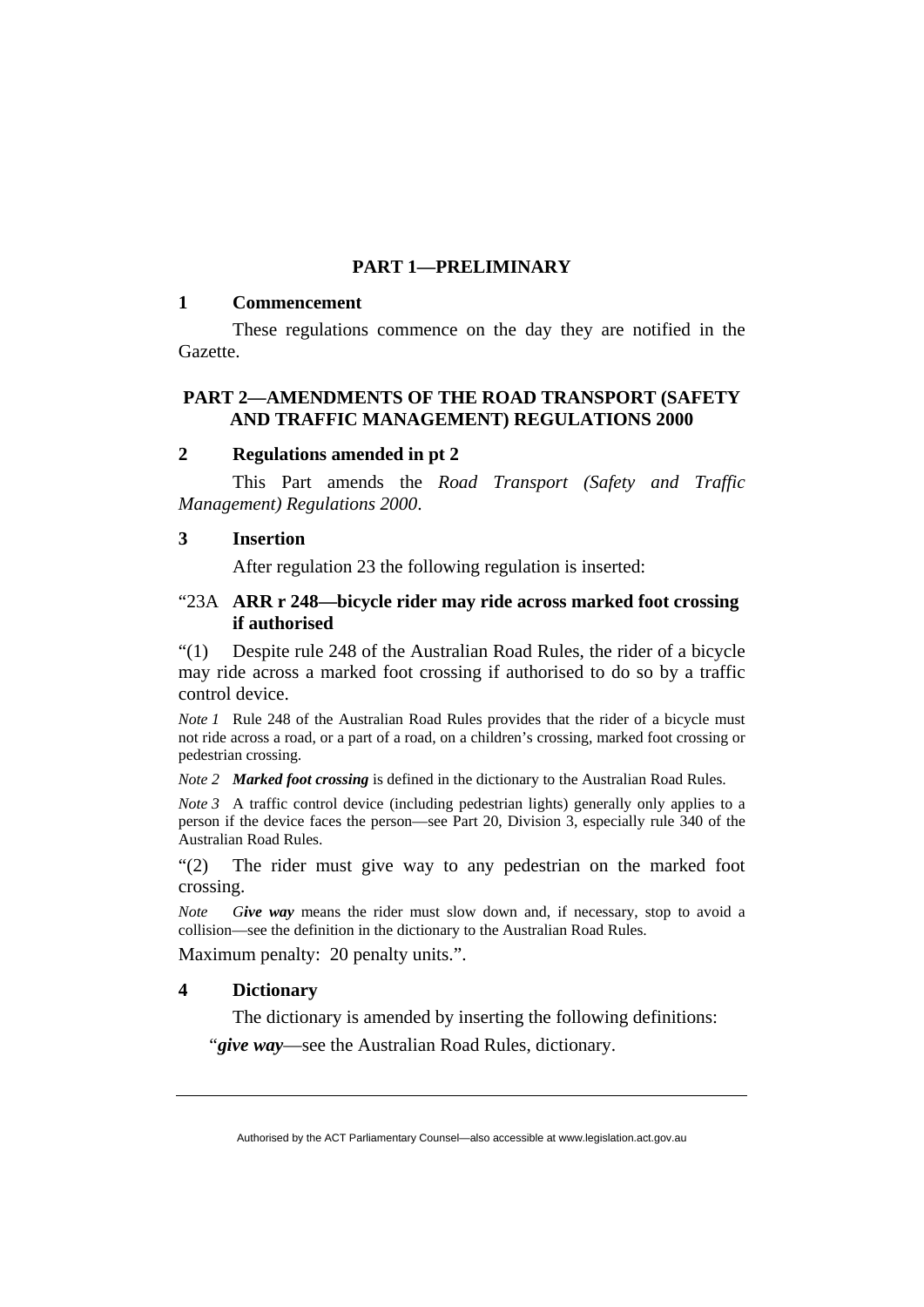*marked foot crossing*—see the Australian Road Rules, dictionary. *pedestrian*—see the Australian Road Rules, rule 18. *ride*—see the Australian Road Rules, dictionary. *rider*—see the Australian Road Rules, rule 17.".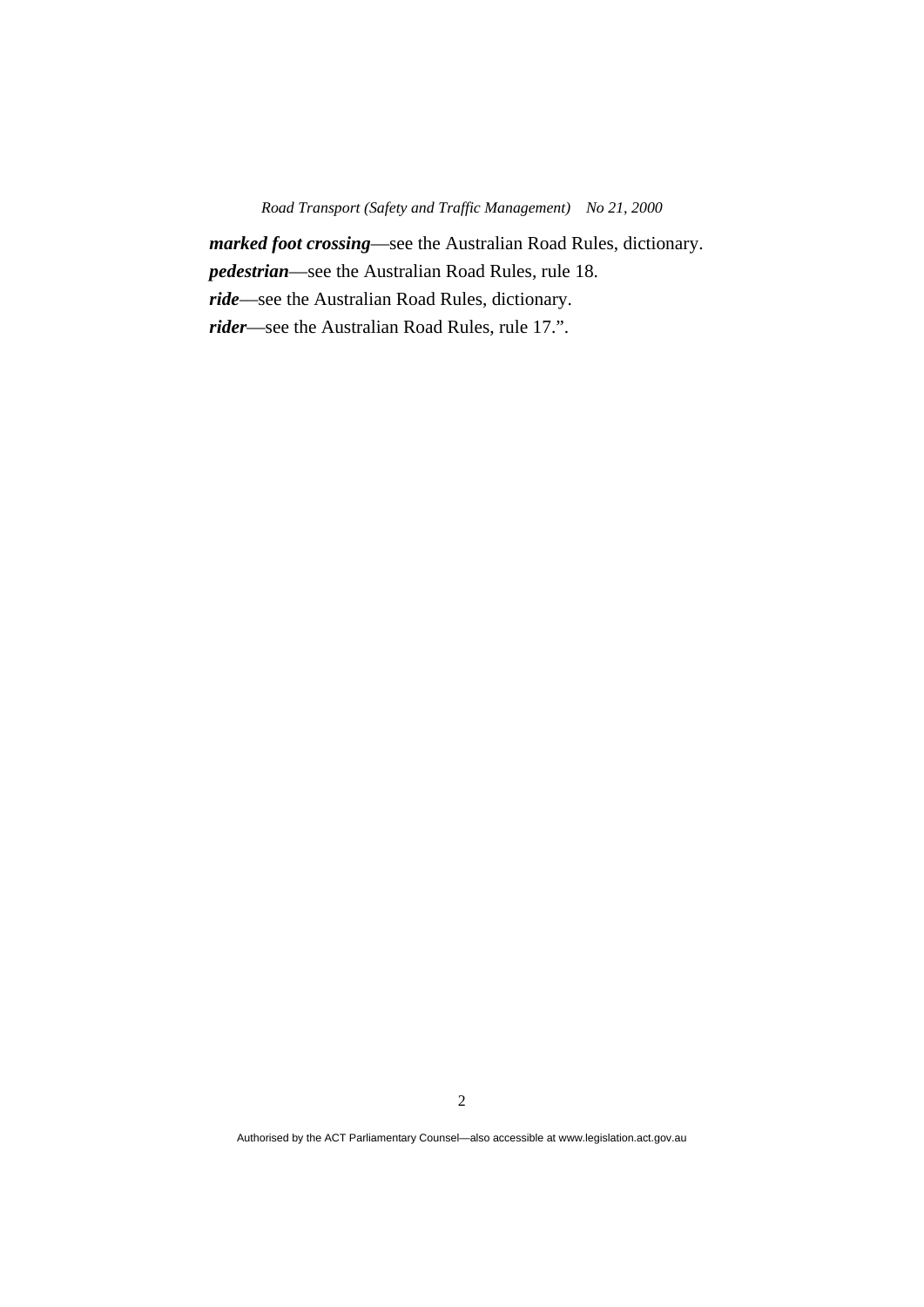*Road Transport (Safety and Traffic Management) No 21, 2000* 

# **PART 3—AMENDMENTS OF THE ROAD TRANSPORT (OFFENCES) REGULATIONS 2000**

# **5 Regulations amended in pt 3**

This Part amends the *Road Transport (Offences) Regulations 2000*.

## **6 Schedule, pt 2**

 Part 2 (Australian Road Rules) of the Schedule is amended by omitting item 257.4.

# **7 Schedule, pt 13**

 Part 13 (Road Transport (Safety and Traffic Management) Regulations 2000) of the Schedule is amended by inserting before item 1 the item mentioned in the Schedule.

3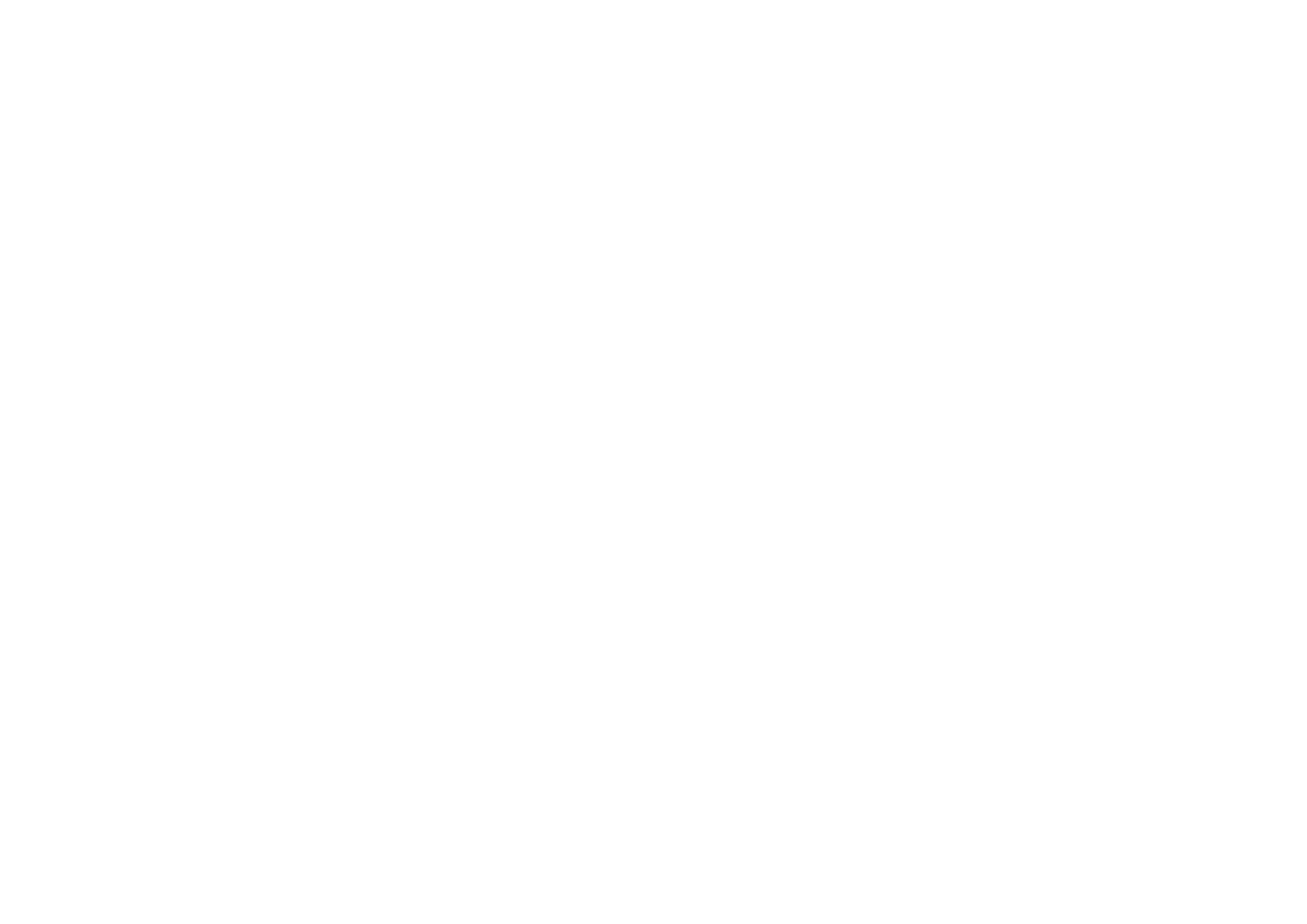*Road Transport (Safety and Traffic Management) No 21, 2000* 

# **SCHEDULE** (See reg 7)

# AMENDMENT OF PART 13 OF THE SCHEDULE OF THE ROAD TRANSPORT (OFFENCES) REGULATIONS 2000

| $\sqrt{2}$<br>$\sim$<br>23A<br>╰ | rider not give way (marked foot | ററ<br>$\angle$ |  |
|----------------------------------|---------------------------------|----------------|--|
|                                  | crossing                        |                |  |

5